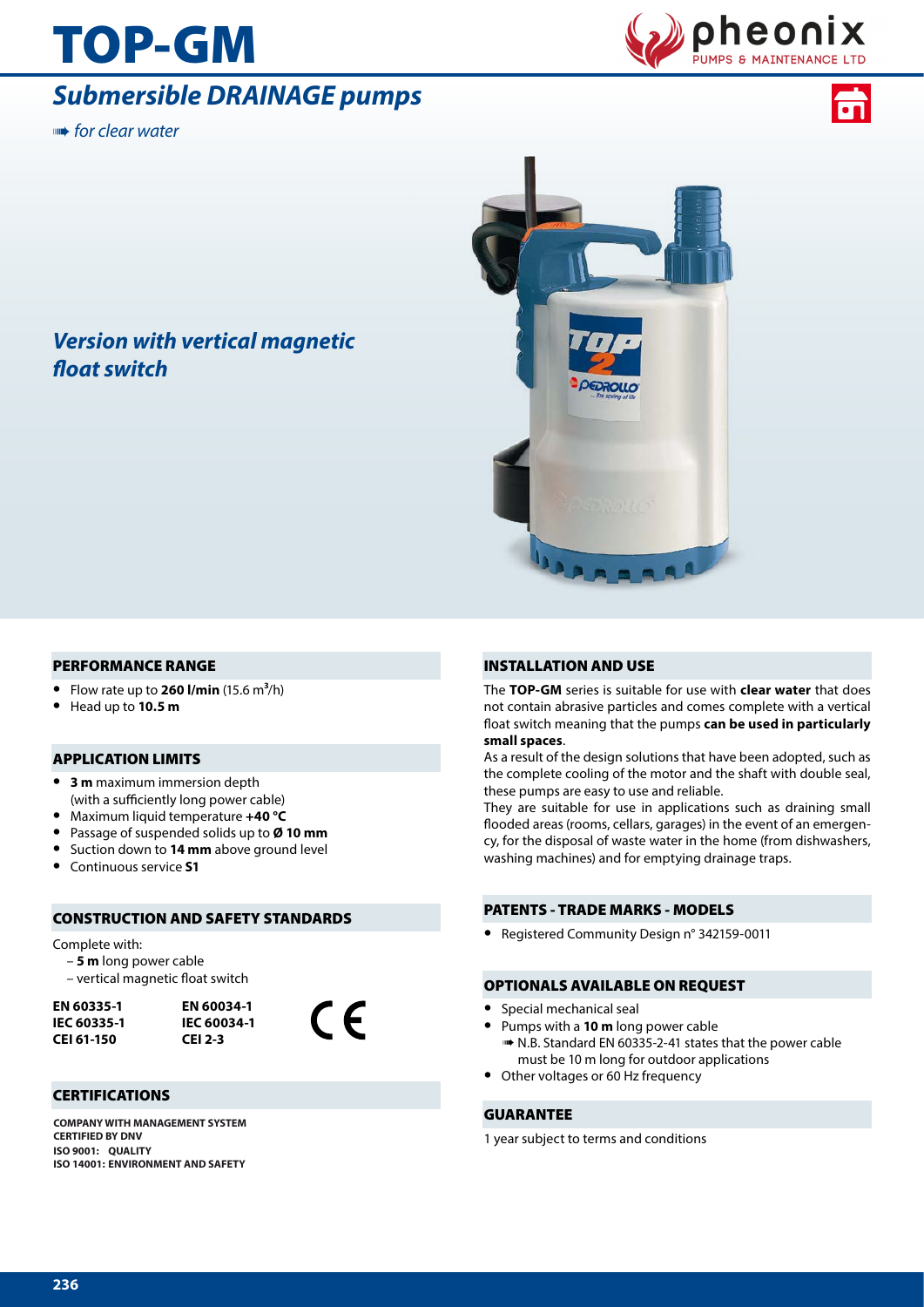



| <b>MODEL</b> |      | <b>POWER</b> | $m^3/h$     |      | 1.2             | 2.4 | 3.6 | 4.8 | 6.0 | 7.2 | 8.4 | 9.6 | 10.8 | $12 \overline{ }$ | 13.2 | 14.4 | 15.6 |
|--------------|------|--------------|-------------|------|-----------------|-----|-----|-----|-----|-----|-----|-----|------|-------------------|------|------|------|
| Single-phase | kW   | <b>HP</b>    | O<br>l/min  | 0    | 20              | 40  | 60  | 80  | 100 | 120 | 140 | 160 | 180  | 200               | 220  | 240  | 260  |
| TOP 1-GM     | 0.25 | 0.33         |             |      | 6               | 5.5 | 4.5 | 4   |     | 2.5 | 1.8 |     |      |                   |      |      |      |
| TOP 2-GM     | 0.37 | 0.50         | н<br>metres | a    | 8               | 7.5 | 6.5 | 6   | 5.5 | 4.5 | 4   |     | 2.5  | 8.،               |      |      |      |
| TOP 3-GM     | 0.55 | 0.75         |             | 10.5 | 10 <sup>°</sup> |     | 8.8 | 8   | 7.5 | 6.5 | 6   | 5.5 | 4.8  | 4                 | 3.5  | 2.5  |      |

**Q** = Flow rate **H** = Total manometric head Tolerance of characteristic curves in compliance with EN ISO 9906 Grade 3.